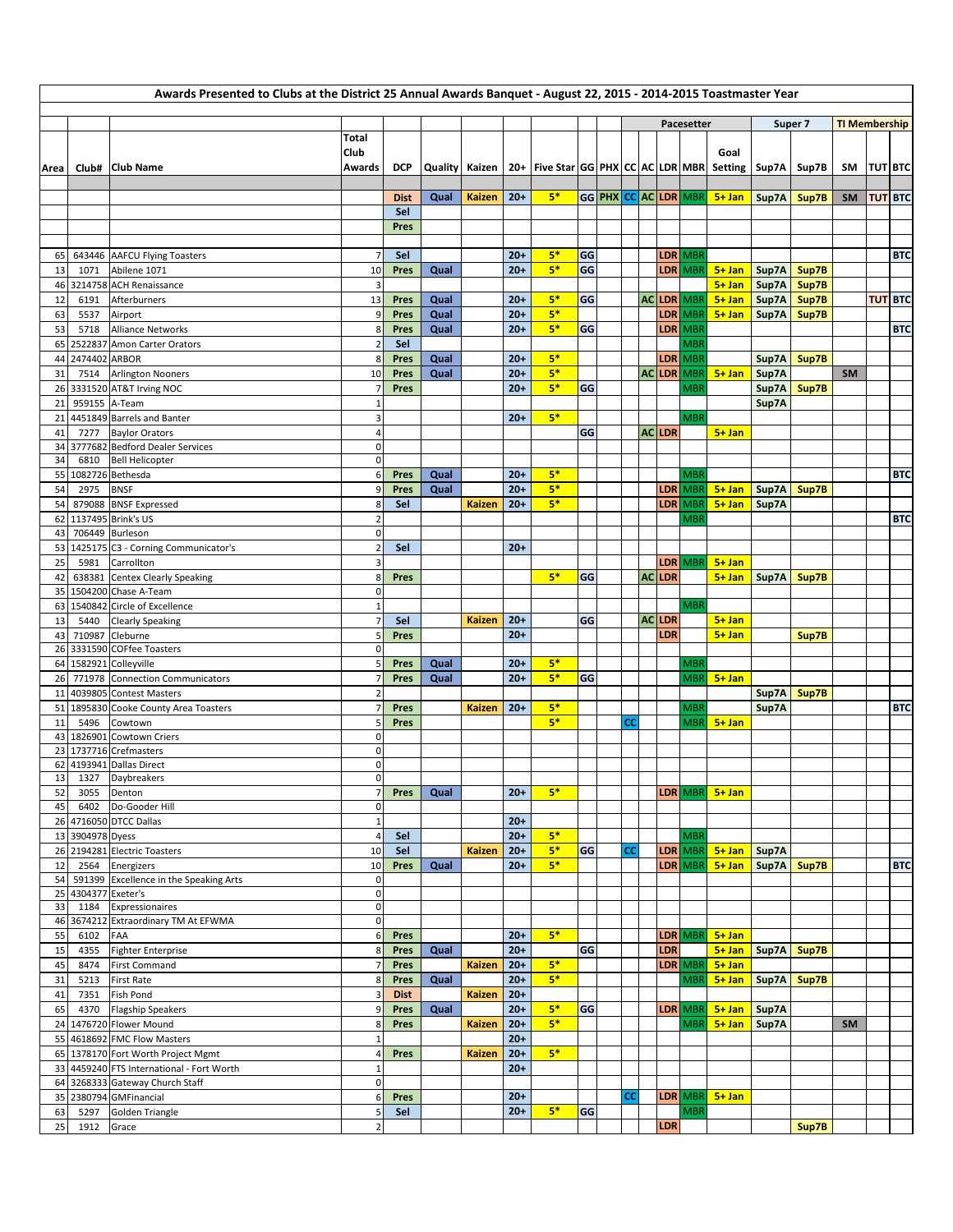|          | Awards Presented to Clubs at the District 25 Annual Awards Banquet - August 22, 2015 - 2014-2015 Toastmaster Year |                                                                   |                  |             |      |               |                |                                                                                               |    |  |           |  |                          |                          |                                  |             |               |                      |                |                |
|----------|-------------------------------------------------------------------------------------------------------------------|-------------------------------------------------------------------|------------------|-------------|------|---------------|----------------|-----------------------------------------------------------------------------------------------|----|--|-----------|--|--------------------------|--------------------------|----------------------------------|-------------|---------------|----------------------|----------------|----------------|
|          |                                                                                                                   |                                                                   |                  |             |      |               |                |                                                                                               |    |  |           |  |                          | Pacesetter               |                                  |             | Super 7       | <b>TI Membership</b> |                |                |
|          |                                                                                                                   |                                                                   | Total            |             |      |               |                |                                                                                               |    |  |           |  |                          |                          |                                  |             |               |                      |                |                |
|          |                                                                                                                   |                                                                   | Club             |             |      |               |                |                                                                                               |    |  |           |  |                          |                          | Goal                             |             |               |                      |                |                |
| Area     |                                                                                                                   | Club# Club Name                                                   | <b>Awards</b>    | <b>DCP</b>  |      |               |                | Quality   Kaizen   20+   Five Star   GG   PHX   CC   AC   LDR   MBR   Setting   Sup7A   Sup7B |    |  |           |  |                          |                          |                                  |             |               | SM                   | <b>TUT BTC</b> |                |
|          |                                                                                                                   |                                                                   |                  | <b>Dist</b> | Qual | <b>Kaizen</b> | $20+$          | $5*$                                                                                          |    |  |           |  |                          | GG PHX CC AC LDR MBR     | $5 + Jan$                        | Sup7A       | Sup7B         | <b>SM</b>            |                | <b>TUT BTC</b> |
|          |                                                                                                                   |                                                                   |                  | Sel         |      |               |                |                                                                                               |    |  |           |  |                          |                          |                                  |             |               |                      |                |                |
| 42       |                                                                                                                   | 676842 Heart of Texas Bridge Gappers                              |                  |             |      |               |                |                                                                                               | GG |  | CC AC LDR |  |                          |                          | $5 + Jan$                        | Sup7A Sup7B |               |                      |                |                |
| 25       |                                                                                                                   | 3332446 Highway To Excellence                                     | 8                | Pres        |      |               | $20+$          | $5*$                                                                                          |    |  |           |  |                          | LDR MBR                  |                                  |             | Sup7A Sup7B   |                      |                | <b>BTC</b>     |
| 35<br>32 |                                                                                                                   | 3887593 Household of Faith<br>1247787 ICE Breakers                |                  | <b>Dist</b> |      |               | $20+$          | $5*$                                                                                          |    |  |           |  | <b>LDR</b>               | <b>MBR</b>               |                                  |             |               | <b>SM</b>            |                |                |
| 21       | 6411                                                                                                              | Inner Voice                                                       | 0                |             |      |               |                |                                                                                               |    |  |           |  |                          |                          |                                  |             |               |                      |                |                |
| 32       | 3365                                                                                                              | Irving                                                            | 8                | Pres        |      | <b>Kaizen</b> | $20+$          | $5*$                                                                                          |    |  |           |  |                          | LDR MBR                  | $5 + Jan$                        | Sup7A       |               |                      |                |                |
| 61       | 1483991 IT EGOS                                                                                                   |                                                                   | 3                |             |      |               | $20+$          | $5*$                                                                                          |    |  |           |  |                          | <b>MBR</b>               |                                  |             |               |                      |                |                |
| 12       | 1908075 KCM                                                                                                       | 3626237 Jacobs - Fort Worth                                       | 6<br>3           | Pres        |      |               | $20+$          | $5*$                                                                                          |    |  | СC        |  | <b>LDR</b><br><b>LDR</b> |                          | $5+$ Jan                         | Sup7A       |               |                      |                | <b>BTC</b>     |
| 14<br>53 | 621025                                                                                                            | Keller Communicators                                              | q                | Sel         |      | <b>Kaizen</b> | $20+$          | $5*$                                                                                          |    |  |           |  |                          | LDR MBR                  | $5 + Jan$                        | Sup7A       | Sup7B         |                      |                |                |
| 23       | 778421                                                                                                            | Lake Vista                                                        | 8                | Pres        | Qual |               | $20+$          | $5*$                                                                                          |    |  |           |  |                          | LDR MBR                  | $5 + Jan$                        | Sup7A       |               |                      |                |                |
| 24       | 3692                                                                                                              | Lakeside                                                          | q                | Pres        | Qual |               | $20+$          | $5*$                                                                                          |    |  |           |  |                          | LDR MBR                  | $5 + Jan$                        | Sup7A       | Sup7B         |                      |                |                |
| 62       | 8055                                                                                                              | Las Colinas Communicators                                         | 8                | Pres        |      | <b>Kaizen</b> | $20+$          | $5*$                                                                                          | GG |  |           |  |                          | <b>MBR</b>               |                                  | Sup7A       | Sup7B         |                      |                |                |
| 62       |                                                                                                                   | 1465837 Las Colinas Towers                                        | 0                | <b>Dist</b> |      |               |                |                                                                                               | GG |  |           |  |                          | <b>MBR</b>               |                                  |             |               |                      |                |                |
| 61<br>52 |                                                                                                                   | 1879279 Leaders-Speakers of Tomorrow<br>1009806 Little Elm        |                  |             |      |               |                |                                                                                               |    |  |           |  |                          | <b>MBR</b>               |                                  |             |               |                      |                |                |
| 15       | 9916                                                                                                              | <b>LM AeroSpeakers</b>                                            | 6                | Pres        | Qual |               | $20+$          | $5*$                                                                                          |    |  |           |  |                          | <b>MBF</b>               |                                  | Sup7A       |               |                      |                |                |
| 15       |                                                                                                                   | 3332240 LM Evening                                                |                  | Pres        |      |               | $20+$          | $5*$                                                                                          |    |  |           |  |                          | LDR MBR                  |                                  | Sup7A       |               |                      |                |                |
| 15       |                                                                                                                   | 4389331 LM Executive Communicators                                | 6                | <b>Dist</b> |      |               | $20+$          | $5*$                                                                                          |    |  |           |  |                          | <b>MBR</b>               |                                  |             | Sup7B         |                      |                | <b>BTC</b>     |
| 66       |                                                                                                                   | 988129 Logically Speaking                                         |                  | Pres        |      | <b>Kaizen</b> | $20+$          | $5*$                                                                                          |    |  |           |  |                          | LDR MBR                  | $5 + Jan$                        |             |               |                      |                |                |
| 12<br>46 | 3178                                                                                                              | Longhorn<br>1061347 Main Street Speakers                          | 4                | Sel         |      | Kaizen        | $20+$          | $5*$                                                                                          | GG |  |           |  | LDR                      | LDR MBR                  | $5+$ Jan   Sup7A                 |             |               | <b>SM</b>            |                |                |
| 44       |                                                                                                                   | 1914260 Mansfield Sunrise                                         |                  |             |      |               |                |                                                                                               |    |  |           |  |                          | LDR MBR                  |                                  |             |               |                      |                |                |
| 54       |                                                                                                                   | 1847206 Mercedes-Benz Financial Services                          |                  | <b>Dist</b> |      |               | $20+$          | $5*$                                                                                          |    |  |           |  |                          | <b>MBR</b>               |                                  |             |               |                      |                |                |
| 22       |                                                                                                                   | 1556113 Michael's Craftmasters                                    | 0                |             |      |               |                |                                                                                               |    |  |           |  |                          |                          |                                  |             |               |                      |                |                |
| 34       | 7694                                                                                                              | <b>MidCities Achievers</b>                                        | 8                | Pres        | Qual |               | $20+$          | $5*$                                                                                          |    |  |           |  |                          | LDR MBR                  | $5 + Jan$                        |             | Sup7B         |                      |                |                |
| 61<br>53 | 6497                                                                                                              | MotorMouths<br>4396433 Nationstar Inspires                        | 4<br>$\pmb{0}$   | Pres        |      |               |                | $5*$                                                                                          |    |  |           |  |                          | <b>MBR</b>               |                                  |             | Sup7B         |                      |                |                |
| 23       |                                                                                                                   | 3349691 Nationstar Speaks                                         |                  | Pres        |      |               | $20+$          |                                                                                               | GG |  |           |  |                          | LDR MBR                  | $5 + Jan$                        |             | Sup7B         |                      |                |                |
| 31       |                                                                                                                   | 3017469 NCTCOG                                                    | 5                | Sel         |      |               | $20+$          | $5*$                                                                                          |    |  | <b>CC</b> |  |                          | <b>MBR</b>               |                                  |             |               |                      |                |                |
| 32       |                                                                                                                   | 4618496 NE Tarrant                                                |                  |             |      |               | $20+$          |                                                                                               |    |  |           |  |                          |                          |                                  |             |               |                      |                |                |
| 26       | 2666756 NEC                                                                                                       |                                                                   |                  |             |      |               |                |                                                                                               |    |  |           |  |                          | <b>MBR</b>               |                                  |             |               |                      |                |                |
| 21<br>52 | 5922<br>420                                                                                                       | Nissan<br>North Texas                                             | 6                | Pres        |      | <b>Kaizen</b> | $20+$          | $5*$                                                                                          |    |  |           |  |                          | <b>MBR</b><br><b>MBR</b> | $5 + Jan$                        |             |               |                      |                |                |
| 14       |                                                                                                                   | 1440249 Northwest Tarrant                                         |                  | Pres        |      |               |                | $5*$                                                                                          |    |  |           |  |                          | <b>MBR</b>               |                                  |             | Sup7B         |                      |                |                |
| 51       | 4354                                                                                                              | Off The Cuff                                                      | ٤                | Pres        |      |               | $20+$          | $5*$                                                                                          |    |  |           |  |                          | LDR MBR                  |                                  | Sup7A       | Sup7B         |                      |                | <b>BTC</b>     |
| 62       | 3006                                                                                                              | <b>Oration Plus</b>                                               |                  |             |      |               |                |                                                                                               | GG |  |           |  |                          |                          |                                  | Sup7A       | Sup7B         |                      |                |                |
| 42       | 897575                                                                                                            | Out On The Town                                                   | 11               | Pres        | Qual |               | $20+$          | $5*$                                                                                          |    |  |           |  |                          | AC LDR MBR               | $5 + Jan$                        | Sup7A       | Sup7B         |                      |                | <b>BTC</b>     |
| 34       | 9646                                                                                                              | 35 4716146 Panther City<br>Parliamentary                          | $\mathbf 2$      |             |      |               | $20+$          |                                                                                               |    |  |           |  |                          | <b>MBR</b>               |                                  |             | Sup7B         |                      |                |                |
|          |                                                                                                                   | 14 1587802 PDX RxOrators                                          | $\pmb{0}$        |             |      |               |                |                                                                                               |    |  |           |  |                          |                          |                                  |             |               |                      |                |                |
| 52       |                                                                                                                   | 3431308 Pioneer Power Speakers                                    | $\mathbf 0$      |             |      |               |                |                                                                                               |    |  |           |  |                          |                          |                                  |             |               |                      |                |                |
| 11       | 349                                                                                                               | Plus-Two                                                          | 4                | Sel         |      | Kaizen        | $20+$          | $5*$                                                                                          |    |  |           |  |                          |                          |                                  |             |               |                      |                |                |
| 33<br>44 | 4538<br>7407                                                                                                      | Power Communicators<br>Pro A.M.                                   | $\mathbf 0$<br>5 | Pres        | Qual |               | $20+$          | $5*$                                                                                          |    |  |           |  |                          | <b>MBR</b>               |                                  |             |               |                      |                |                |
| 24       |                                                                                                                   | 3467810 Progressive Leaders of Denton Co.                         | $\overline{2}$   |             |      |               |                |                                                                                               |    |  |           |  |                          |                          | $MBR$ 5+ Jan                     |             |               |                      |                |                |
| 15       |                                                                                                                   | 2184904 Project Managers & Systems Engrs                          | 5                | Pres        |      | Kaizen        | $20+$          |                                                                                               |    |  |           |  | <b>LDR</b>               |                          |                                  | Sup7A       |               |                      |                |                |
| 15       | 2008                                                                                                              | Quicksilver Express                                               | 8                | Pres        | Qual |               | $20+$          | $5*$                                                                                          | GG |  |           |  | LDR                      |                          |                                  |             | Sup7A   Sup7B |                      |                |                |
| 11       | 2971                                                                                                              | Reveille                                                          | 3                |             |      |               |                | $5*$                                                                                          |    |  |           |  |                          | <b>MBR</b>               |                                  |             |               | SM                   |                |                |
| 22<br>53 | 4236                                                                                                              | 3312462 Ridgepoint<br>Roanoke Texas                               | $\mathbf 0$      | Pres        | Qual |               | $20+$          | $5*$                                                                                          | GG |  |           |  |                          | <b>MBR</b>               | $5 + Jan$                        |             |               |                      |                |                |
| 66       | 746                                                                                                               | Sabre Classic                                                     | 6                | <b>Dist</b> |      | <b>Kaizen</b> | $20+$          | $5*$                                                                                          |    |  |           |  |                          | <b>MBR</b>               |                                  |             |               |                      |                | <b>BTC</b>     |
|          |                                                                                                                   | 55 1082792 Savvy Sayers                                           | 6                | Pres        |      | <b>Kaizen</b> | $20+$          | $5*$                                                                                          |    |  |           |  |                          | LDR MBR                  |                                  |             |               |                      |                |                |
|          | 46 4411436 SEAS                                                                                                   |                                                                   | 0                |             |      |               |                |                                                                                               |    |  |           |  |                          |                          |                                  |             |               |                      |                |                |
| 22       | 4225                                                                                                              | <b>Shining Stars</b>                                              | 4                | <b>Dist</b> |      | Kaizen        | $20+$          |                                                                                               |    |  |           |  |                          | <b>MBR</b>               |                                  |             |               |                      |                |                |
| 34<br>32 | 629                                                                                                               | 1171841 Siemens Arlington/Grand Prairie<br><b>Six Twenty Nine</b> | 4<br>0           | <b>Dist</b> |      | <b>Kaizen</b> | $20+$          |                                                                                               |    |  |           |  | <b>LDR</b>               |                          |                                  |             |               |                      |                |                |
| 44       |                                                                                                                   | 593906 Skymasters                                                 | $\mathbf{1}$     |             |      |               |                |                                                                                               |    |  |           |  |                          |                          |                                  | Sup7A       |               |                      |                |                |
| 66       |                                                                                                                   | 4110883 Smooth Talkers                                            | $\mathbf 0$      |             |      |               |                |                                                                                               |    |  |           |  |                          |                          |                                  |             |               |                      |                |                |
| 65       |                                                                                                                   | 4755044 Smooth Talkers                                            | 3                |             |      |               | $20+$          |                                                                                               |    |  |           |  |                          | <b>MBR</b>               |                                  |             |               |                      |                | <b>BTC</b>     |
| 44<br>64 | 4987                                                                                                              | 2112134 Soapbox Heroes                                            | 7<br>9           | Sel         | Qual |               | $20+$<br>$20+$ | $5*$<br>$5*$                                                                                  | GG |  | <b>CC</b> |  |                          |                          | LDR MBR 5+ Jan<br>LDR MBR 5+ Jan |             |               |                      |                | <b>BTC</b>     |
| 64       | 989                                                                                                               | Southlake<br>Southlake Reach for Success                          | $\pmb{0}$        | Pres        |      |               |                |                                                                                               |    |  |           |  |                          |                          |                                  |             |               |                      |                |                |